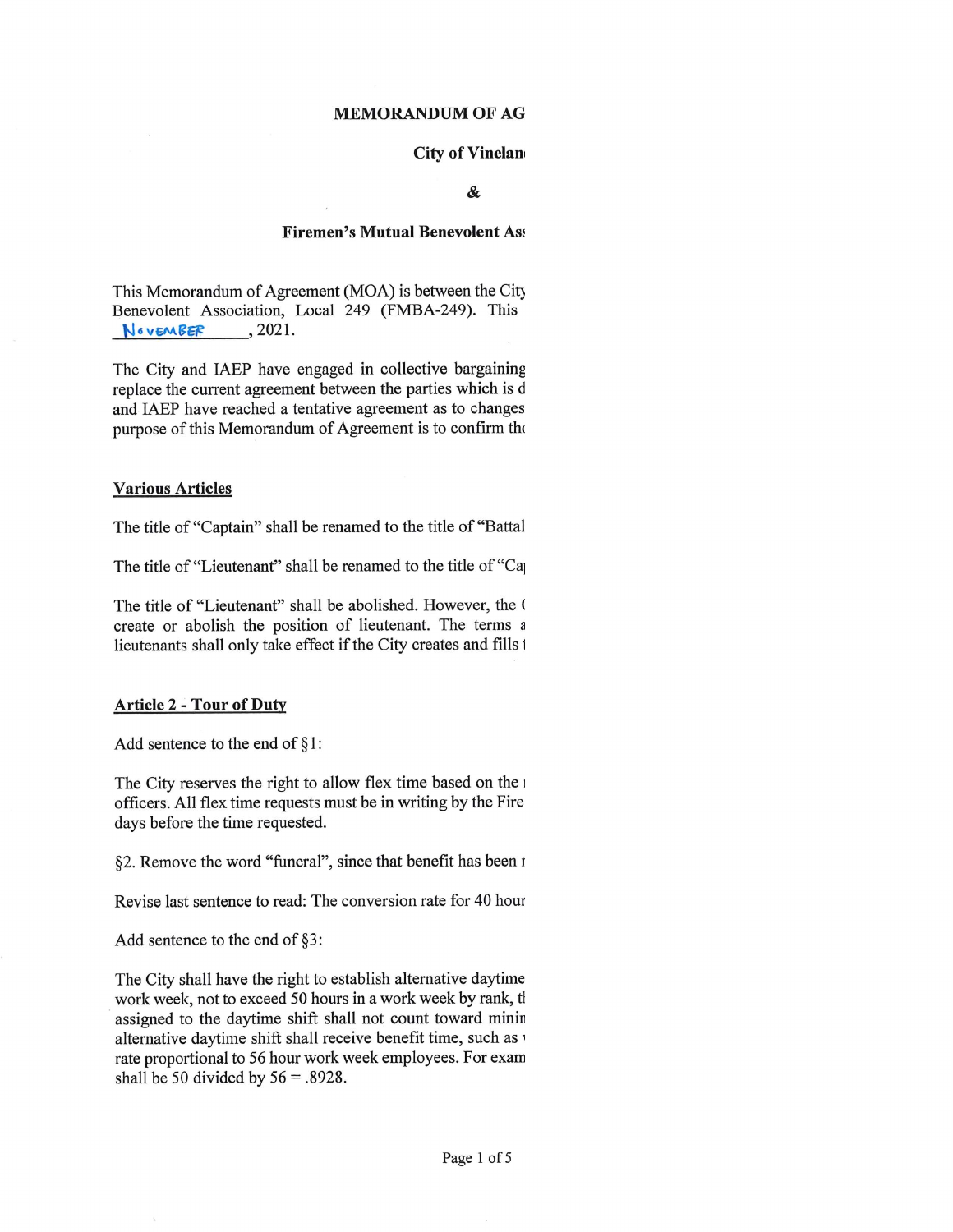Switch the order of appearance for sections 2 and 3.

# **Article 11 - Wages**

Wages shall be as set forth in Exhibit "A" - Wage Schedule to become effective on January 1 of each year.

There shall be no retroactivity of wages increases for year 2022. The City will endeavor to process wage increases as quickly as possible.

In the event the National Bureau of Economic Research declares a recession in the United States, the parties shall meet to discuss this issue. Upon mutual agreement by both parties, the Agreement may be reopened to renegotiate wages.

## **Article 15 - Education and Training Incentives**

Add the following to §3 (new second paragraph):

40 hour employees will attend live burn training while on-duty and shall not be receive overtime for this training. In the event a 40 hour employee is required to attend live burn training while off-duty, then said employee will be compensated as other employees assigned to tours of duty as set forth below. Any employee assigned to a new alternative daytime shift schedule shall follow this provision as well.

#### **Article 17 - Funeral Leave**

Revise Article to read:

- §1. An employee who is notified while on-duty of a family member's death as listed in this section shall be excused with pay for the whole or remainder of his or her tour of duty or work shift. Such excused time shall be in addition to funeral leave described in this section and shall not be charged to any other accrued leave time.
	- a. A maximum of 48 hours in the event of the death of the employee's spouse, civil union spouse, domestic partner, son, daughter, mother, father, step-mother, step-father and step-child (a maximum of five calendar days or 40 hours for a 40 hour employee).
	- b. A maximum of 24 hours in the event of the death of the employee's grandfather, grandmother, sister, brother, father-in-law, mother-in-law, son-in-law, daughter-in-law, brother-in-law, sister-inlaw, grandchildren, grandparents of the spouse, step family members and other relatives residing in employee's household (a maximum of three calendar days or 24 hours for a 40 hour employee).
- §2. To be eligible for funeral leave, the employee must attend the funeral services. At the discretion of the employee, funeral leave shall be contiguous and consecutive to either the date of death or the date of the funeral services, whether the tours or work shifts are working or off-duty days between tours. Funeral leave requests shall be subject to the approval of the Director of Fire or Fire Chief, which shall not be unreasonably denied.
- §3. If the funeral service is held over a distance greater than a 350-mile radius from the City, then such funeral leave will be extended by 24 hours (one day or eight hours for a 40 hour employee). This is conditioned upon the employee actually traveling to the funeral from Vineland.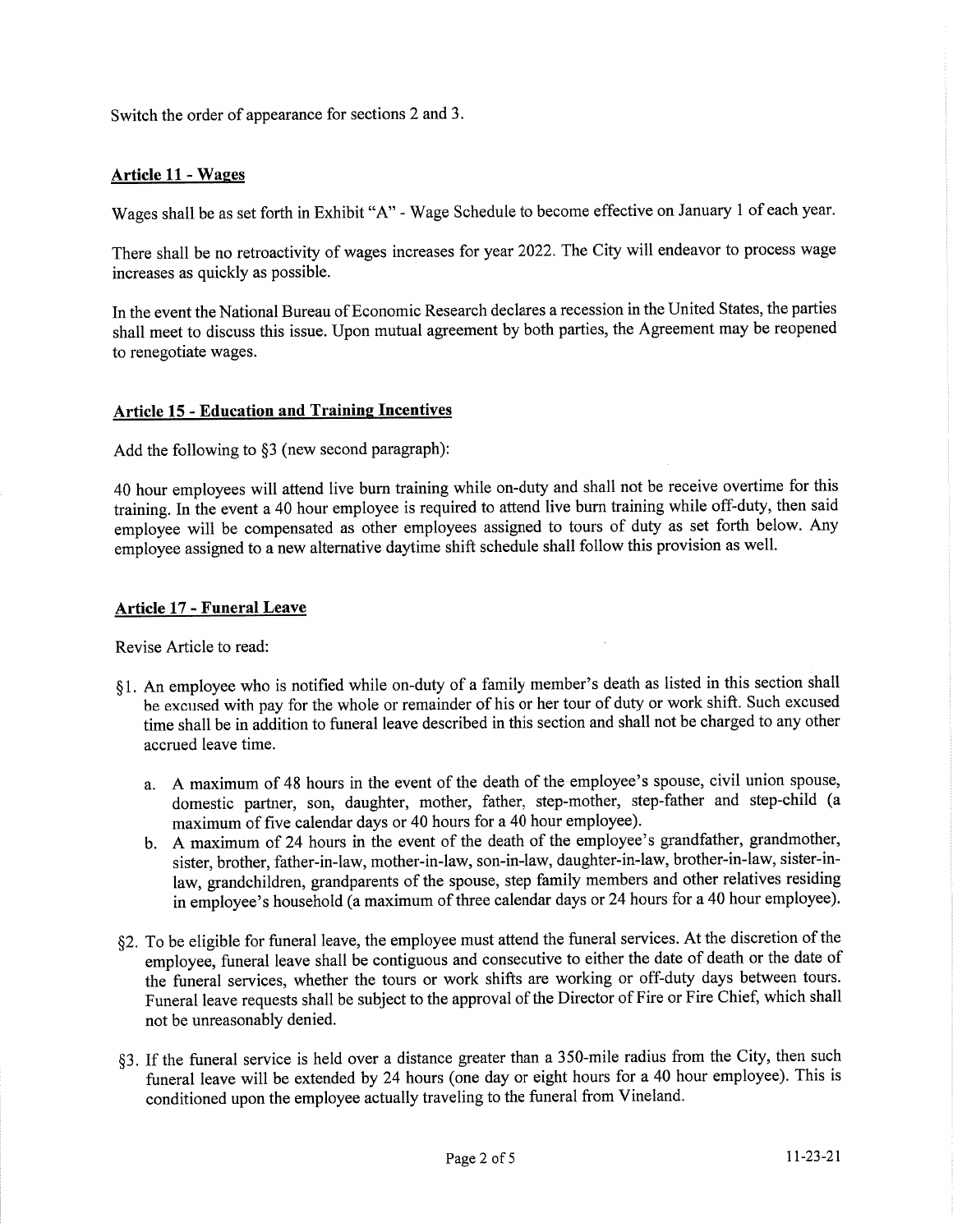§4. Extraordinary circumstances, such as multiple deaths, shall be dealt with by the Director of Fire or Fire Chief.

# **Article 22 - Overtime**

Revise §5 to read:

Compensatory time may be earned in lieu of overtime payments pursuant to the FLSA at the request of the employee. However, an employee balance of available compensatory time shall not exceed 156 hours at any time. Compensatory time shall be granted in accordance with the written request of an employee to the Director of Fire or Fire Chief so long as the employee's absence can be permitted without interference with the proper conduct of the Department. If the Director of Fire or Fire Chief are unavailable to respond to a compensatory time request, the Deputy Fire Chief may respond to the request of a battalion fire chief provided a captain is on-duty for the period of the requested leave.

Employee may carry over up to 156 compensatory time hours to the next calendar year. However, all compensatory time shall be taken prior to the employee's retirement. In the event the employee is approaching retirement and has a compensatory time balance, the City may direct the employee to take the compensatory time on a date and time chosen by the City.

#### **Article 25 - Health Benefits**

Revise §2 to read:

The City shall provide, as the base plan, the State Health Benefits Plan, New Jersey Horizon Direct 15/25 Plan. In the event the employee chooses a plan with a higher premium, the employee shall pay the difference in the premium between the NJ Direct 15/25 Plan and the plan selected. No reimbursements or compensation will be paid in the event an employee chooses a plan with a lower premium than the NJ Direct 15/25. The City retains the unilateral right to select the insurance carrier or to be self-insured for the provision of any health benefits, so long as the overall level of benefits or administrative procedures is substantially similar to the plans and coverages provided from time to time under the current plan.

Revise §4 to read:

An employee who retires with at least 25 years of creditable service in the New Jersey Police and Firemen's Retirement System or Public Employees Retirement System shall receive the same prescription coverage as active employees, which may change from time to time, until said employee:

- a. Obtains employment having prescription coverage comparable to active employees. However, retired employees may re-enroll in the City prescription program given to active employees should said employment cease; or
- b. Becomes eligible for a federal or state subsidized prescription program, such as Medicare.
- c. Receives prescription coverage as a retiree through the SHBP.

It is the retired employee's responsibility to notify the City's Personnel Office upon the occurrence of any event as described in this section above.

Revise §9 to read: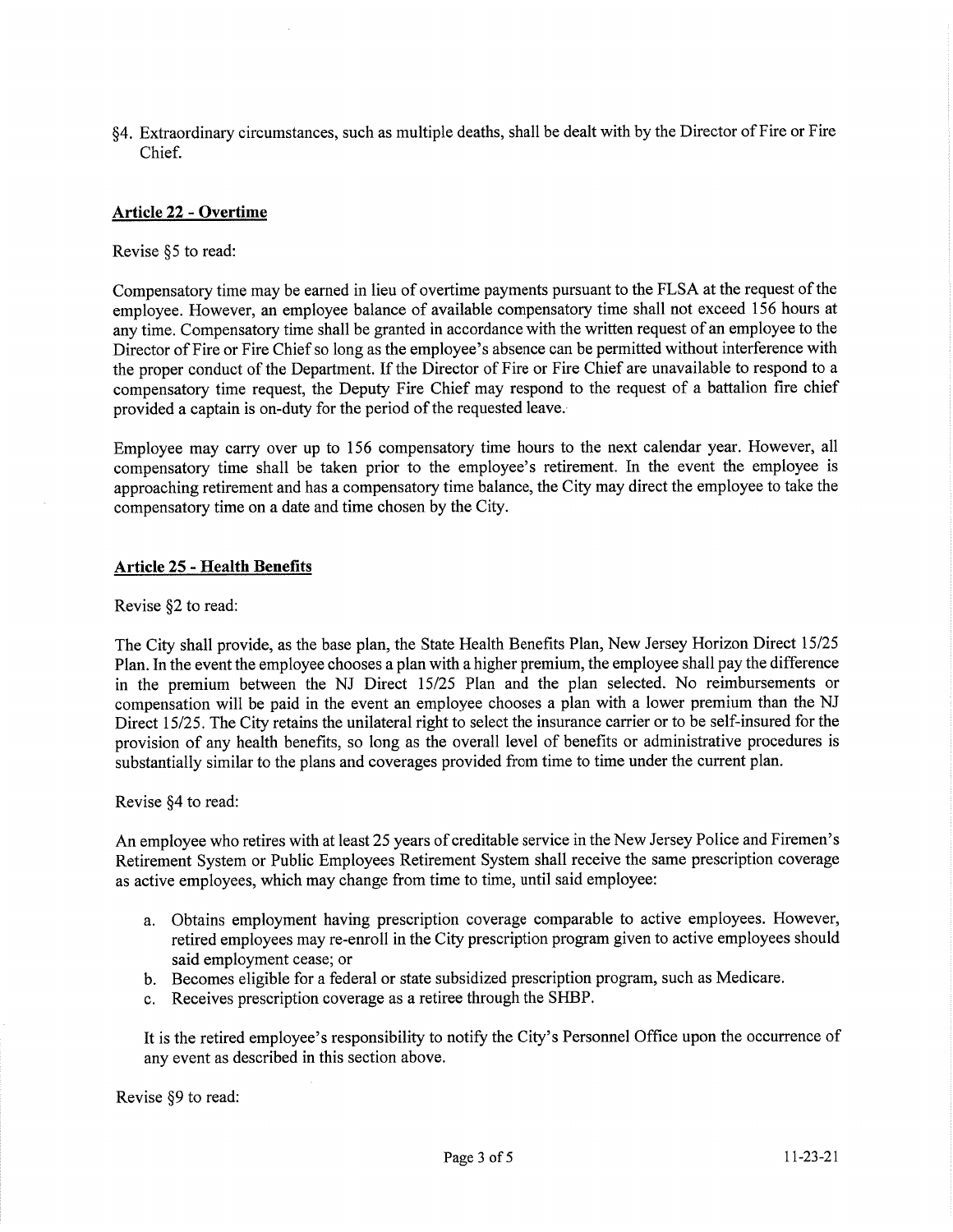All employees shall pay a cost contribution for Health Insurance Plan coverages in accordance with P.L. 2011, Chapter 78, Pension and Health Benefit Reform Law adopted June 28, 2011. Payments shall be made by the way of withholdings from each employee's payroll checks. The City shall establish and adopt a Section 125 Plan so that said contribution would be 'pre-tax'. Specifically, employees shall contribute a percentage of the premium as follows:

|                    |        | Member/Spouse/Partner |        |
|--------------------|--------|-----------------------|--------|
| Salary Range       | Single | & Parent/Child        | Family |
| less than 20,000   | 4.50%  | 3.50%                 | 3.00%  |
| 20,000-24,999.99   | 5.50%  | 3.50%                 | 3.00%  |
| 25,000-29,999.99   | 7.50%  | 4.50%                 | 4.00%  |
| 30,000-34,999.99   | 10.00% | 6.00%                 | 5.00%  |
| 35,000-39,999.99   | 11.00% | 7.00%                 | 6.00%  |
| 40,000-44,999.99   | 12.00% | 8.00%                 | 7.00%  |
| 45,000-49,999.99   | 14.00% | 10.00%                | 9.00%  |
| 50,000-54,999.99   | 20.00% | 15.00%                | 12.00% |
| 55,000-59,999.99   | 23.00% | 17.00%                | 14.00% |
| 60,000-64,999.99   | 27.00% | 21.00%                | 17.00% |
| 65,000-69,999.99   | 29.00% | 23.00%                | 19.00% |
| 70,000-74,999.99   | 32.00% | 26.00%                | 22.00% |
| 75,000-79,999.99   | 33.00% | 27.00%                | 23.00% |
| 80,000-84,999.99   | 34.00% | 28.00%                | 24.00% |
| 85,000-89,999.99   | 34.00% | 30.00%                | 26.00% |
| 90,000-94,999.99   | 34.00% | 30.00%                | 28.00% |
| 95,000-99,999.99   | 35.00% | 30.00%                | 29.00% |
| 100,000-109,999.99 | 35.00% | 35.00%                | 32.00% |
| 110,000 and over   | 35.00% | 35.00%                | 35.00% |

# **Article 30 - Uniform Allowance**

Revise sections 1 and 2 to read:

§1. The City shall inspect work uniforms once annually in November and replace damaged, obsolete or worn work uniforms as needed. Should an employee need to replace a damaged uniform item at any time throughout the year, the uniform item shall be returned to the City, and a stocked item shall be issued. Employees shall maintain their uniforms in a professional and clean condition.

Employees shall purchase their own T-shirts. The type of T-shirt shall be determined at the discretion of the Fire Chief.